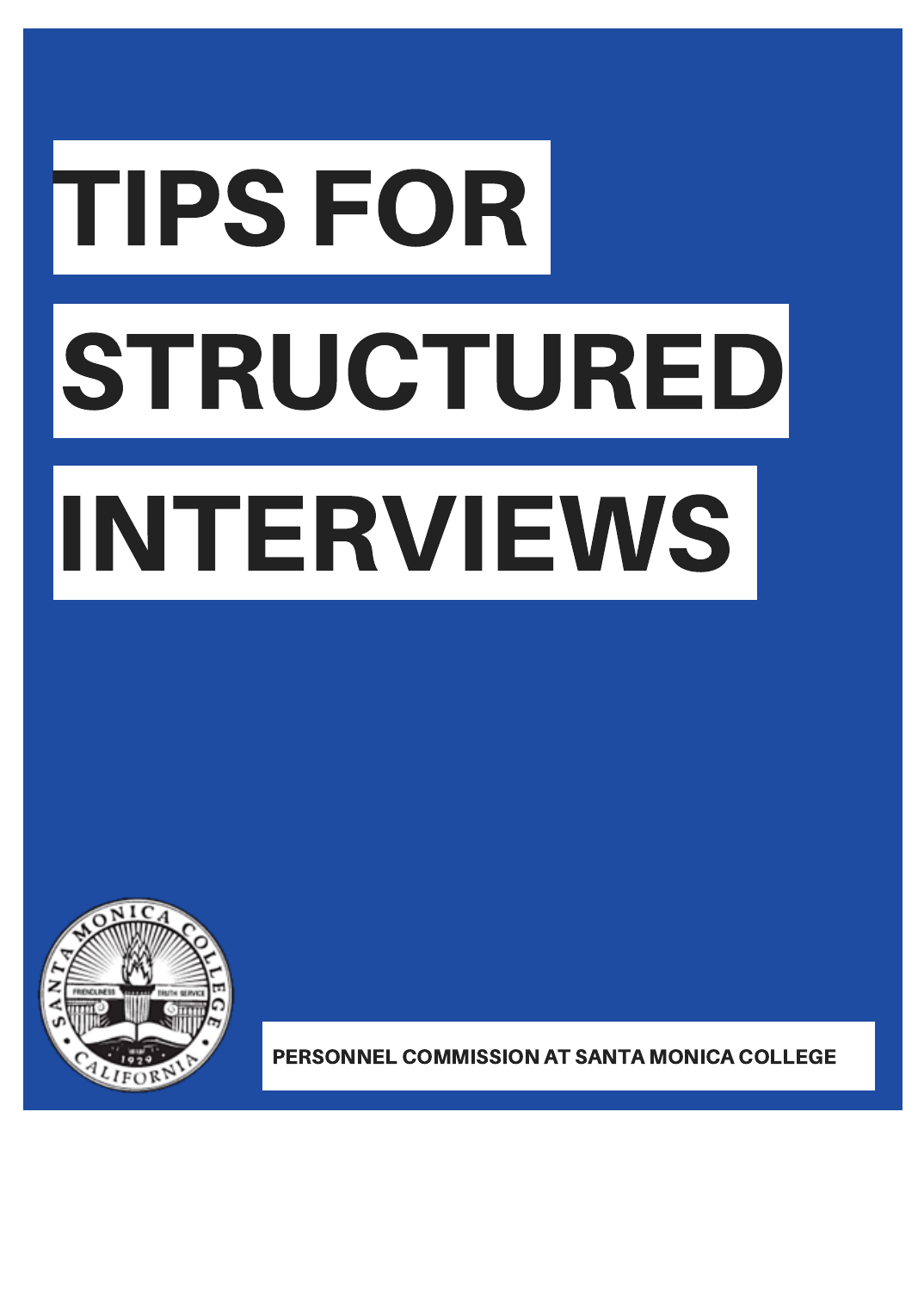### STRUCTURED INTERVIEW STEPS

### REVIEW BULLETIN S PROVIDE<br>EXAMPLES<br>ACI REVIEW BULLETIN PROVE READINESS PROVIDE EXAMPLES LIST **EVEMENTS**

HYPOTHETICAL<br>QUESTIONS<br>Interviews are one of the most common assessments us YPOTHETICAL QUESTIONS

Interviews are one of the most common assessments used at Santa Monica College. As a merit system district, Santa Monica College uses structured interviews, in which all candidates are asked the same questions in the same order. Interviews can also be some of the most challenging and anxietyproducing parts of an employment selection process. Here are a few tips that might help you prepare for your upcoming interview.

**PRACTICE**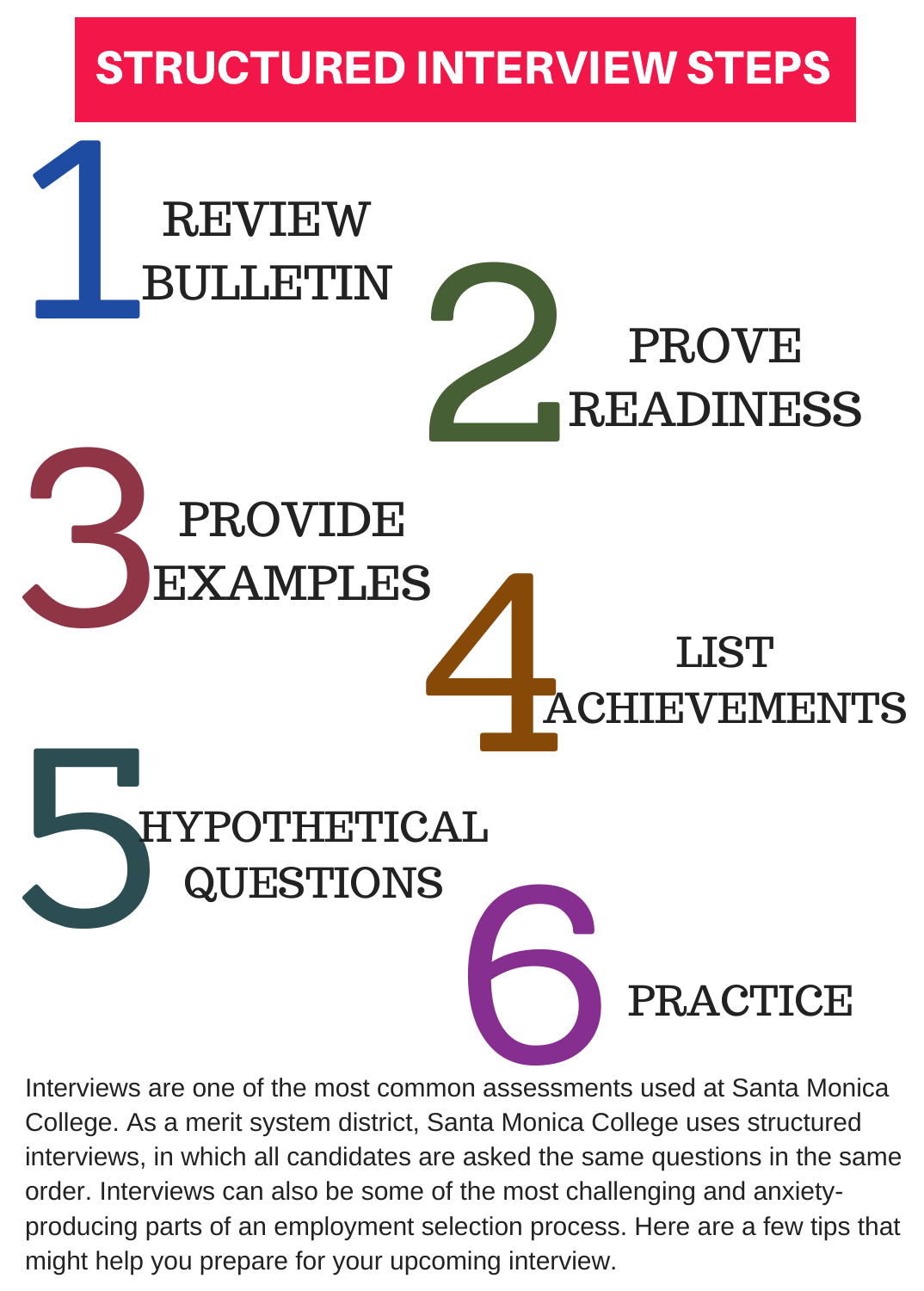### REVIEW BULLETIN

Always review the job bulletin, which describes the duties of a position and the knowledge/skills that the college is looking for in a successful candidate. Once you have an idea of what the college is looking for in a candidate, you can begin preparing for your interview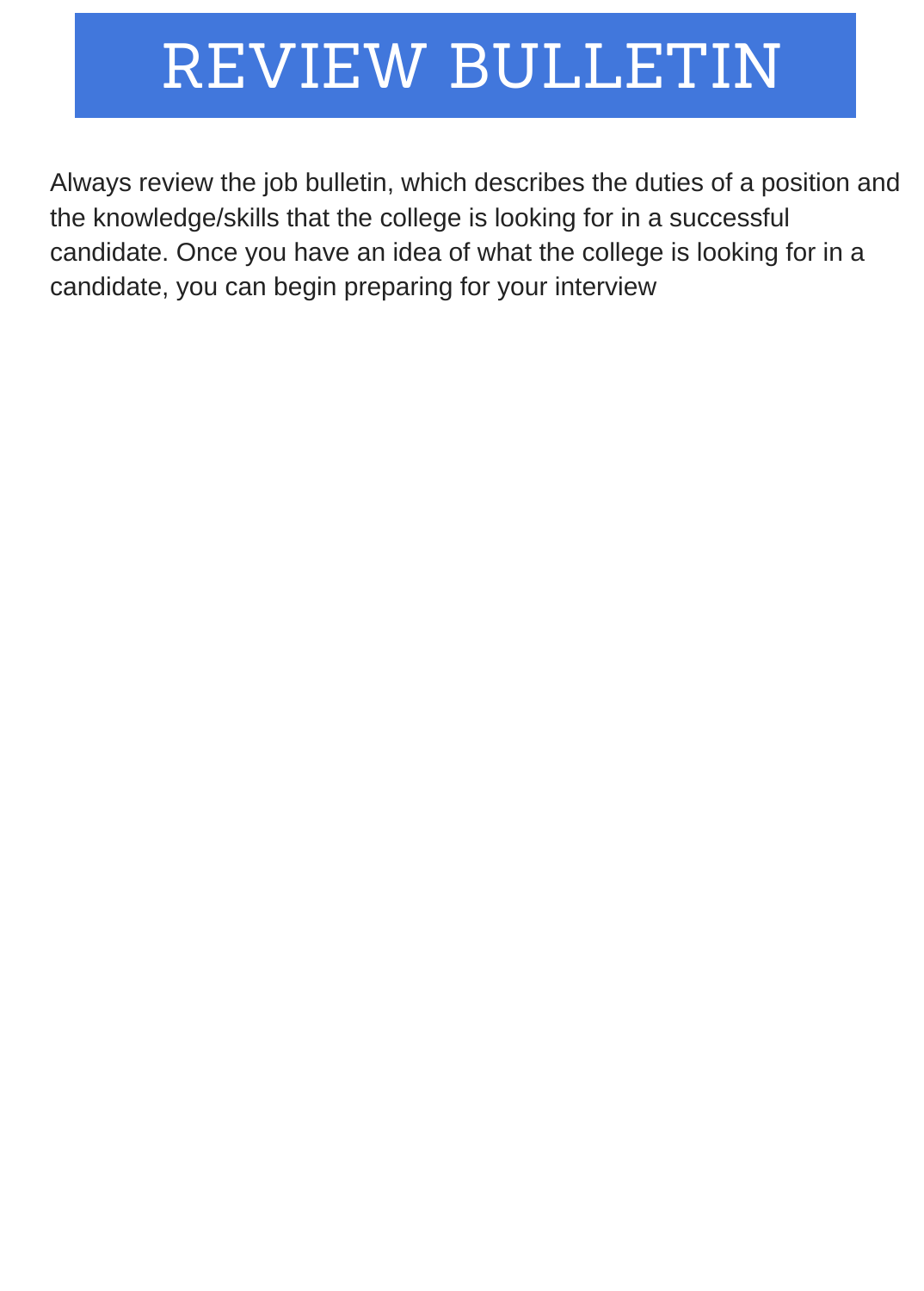## PROVE READINESS

The interview raters will evaluate your preparation for a position based **only** on what you provide during the interview. The raters will NOT assume that you possess a set of knowledge or skills, just because it is on your application. You must prove to the raters that you are truly the best qualified person to do this job. Many interview questions will ask candidates to describe "what was the situation", "what did you do to address the situation", and "what was the result". In these cases, one of the best ways to prove your readiness for the job is by providing detailed, specific examples of tasks that you have performed, which highlight your expertise/skill in a given area. To highlight this point, examples of a strong interview response and a weak interview response are provided below.

**"Please tell us about a time when you provided outstanding service to a client or customer. What was the situation? What did you do? What was the result?"**

### *Sample Strong Response Sample Weak Response*

When I was working as a Cashier at ABC Company, there was a customer who wanted to use a discount coupon, but forgot it at home. She told me which coupon it was, and I knew we were offering that specific deal; unfortunately, store policy says that we cannot offer a discount unless the customer actually has the coupon on hand. I was planning to buy something that day and happened to have a coupon with me, so I gave my coupon to the customer. She was very thankful, and even spoke to my manager about how appreciative she was.

I've been in the customer service field a long time, and there are a lot of times when I've been complimented on my customer service. I just try to be as helpful as I can, and if there's something that I can do to make someone happy, I do it. There have been many times when I've pushed a cart to someone's car or done other things to help out my customers. Everyone at work thinks I'm one of the best customer service representatives in our company.

When reviewing the two responses above, you can see that the strong response is detailed, provides a comprehensive description of a specific customer service situation, what they did, and what the result was; additionally, even though the strong response was detailed, it was brief and did not include irrelevant information. In contrast, the weak response was generic, and did not provide specific information about what the situation was, what the candidate did to provide customer service, and what the result was. The candidate seems to be willing to provide customer service, but wasn't able to describe a specific example that proves his customer service skills.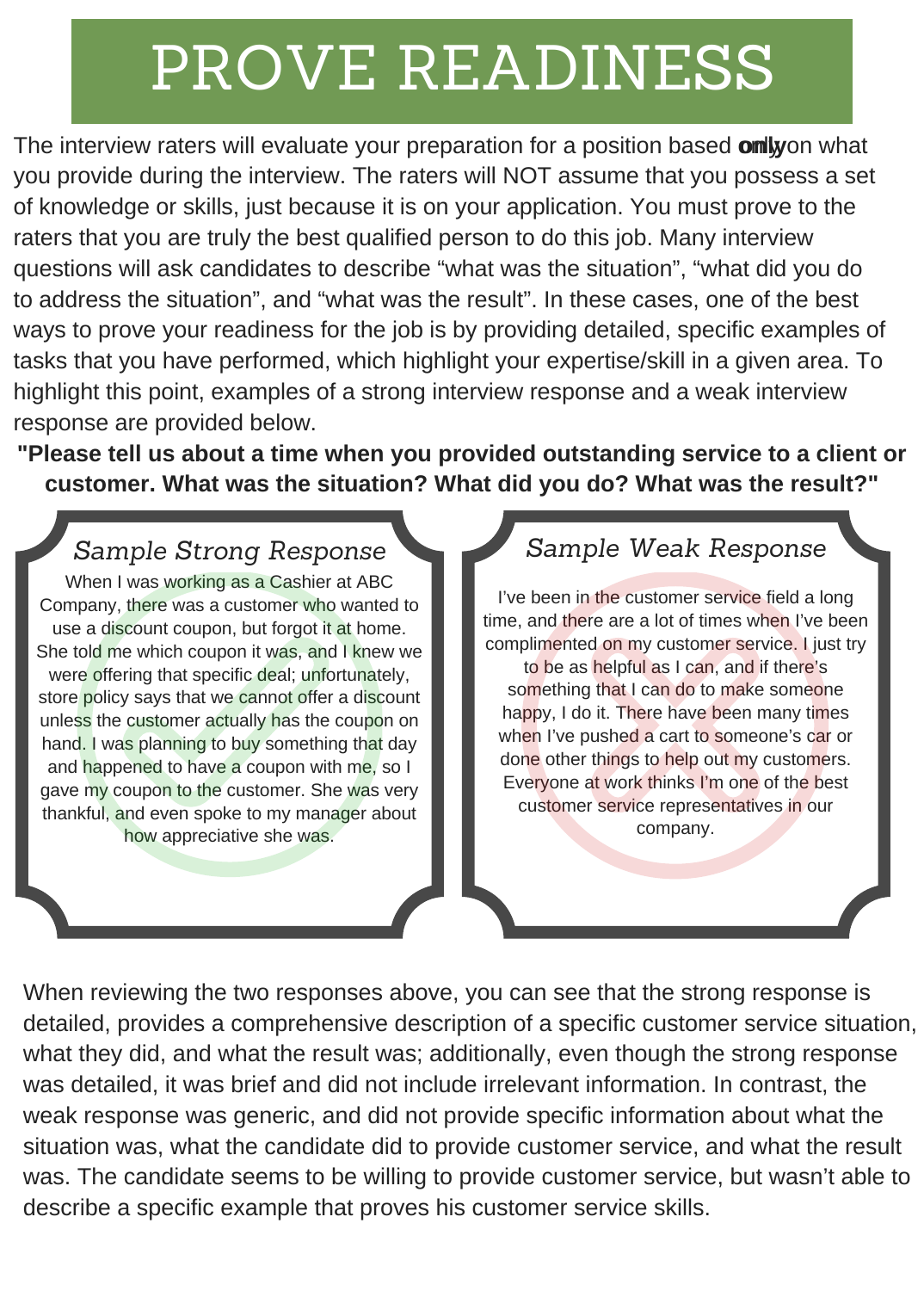### PROVIDE EXAMPLES

Coming up with specific examples can be hard, so take the time to think about your past experiences and how they have prepared you for this new job. If you have a resume/journal where you make note of your accomplishments (for example, a customer that was really pleased with your service, or a project that was executed extremely well), review it before the interview.

If you don't regularly keep track of your accomplishments, start to do so. Make sure that you have at least one, but preferably multiple examples which demonstrate your expertise in an area (again, the job bulletin is always a good place to start when trying to identify the knowledge/skills that might be covered in the interview). You don't have to use all examples, but it's better to have more examples than not enough.

*Please use this box to note multiple examples that demonstrate your expertise*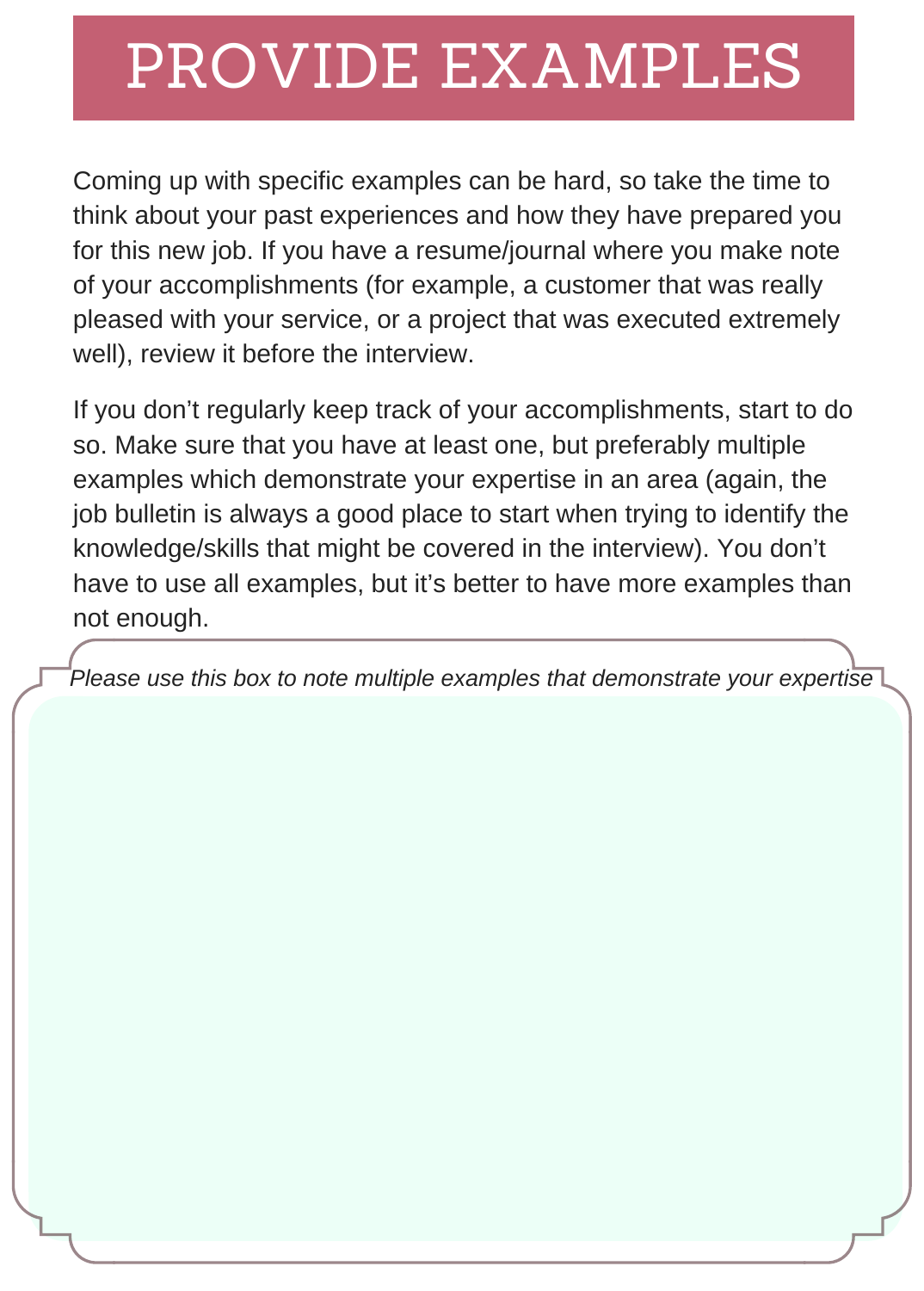## LIST ACHIEVEMENTS

In most cases, the interview raters are interested in what you have accomplished, and how your background and experiences have prepared you for this position. As such, when responding to the interview questions, focus on the specific things that you have done, even in cases where you worked as part of a group/team.

**Avoid using the word "we"** (for example, "we completed a very difficult and complex project…"); instead,**use the word "I"** ,and focus on the specific tasks or parts of an assignment/project that you handled yourself (for example, "although many people contributed to this project, I was personally responsible for researching and developing…"). Many candidates are reluctant to brag or "toot their own horn" during interviews, for fear of coming across as arrogant or prideful; however, remember that the interview raters expect you to talk about your accomplishments and to sell yourself; YOU are the only person who can show the interview raters that you are ready for this job.

*Please use this box to note specific examples of your accomplishments*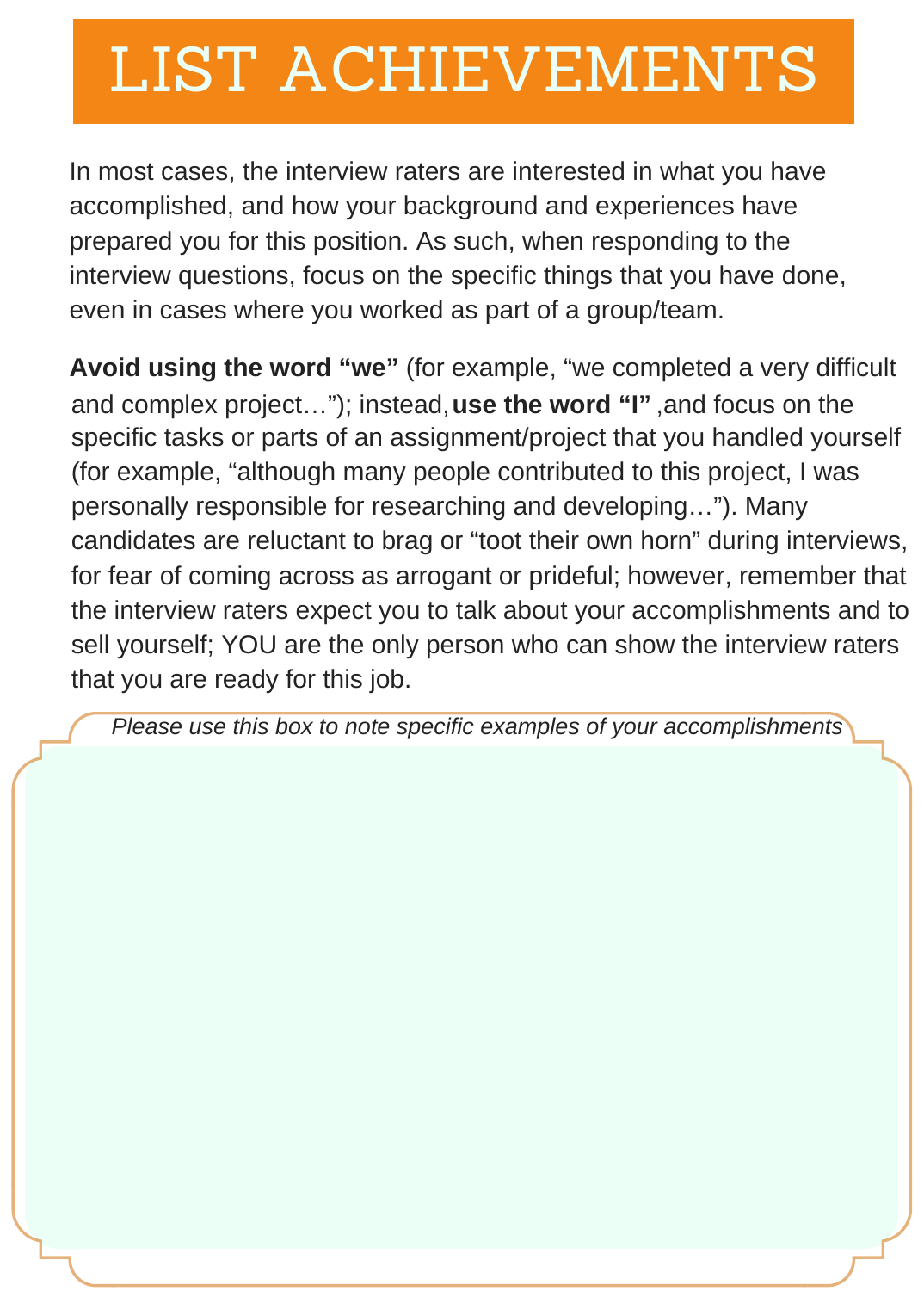### HYPOTHETICAL QUESTIONS

Other types of interview questions may ask you to describe how you would respond to a fictitious/hypothetical situation (for example, what would you do if a customer started yelling at you because you were unable to give them what they wanted?). In cases like this, it is critical that you provide a specific, detailed description of how you would address the situation; however, you do not need to describe a particular example from your past experience.

### **Here are some examples of other hypothetical/behavioral questions you can consult in preparation for your interview:**

- Tell me about a time you had to make a quick decision.
- Tell me about a time you had too many things to do and had to prioritize.
- What did you do the last time things didn't go according to plan?
- Tell me about a situation where you failed. Why did you fail and what did you learn from it?
- Tell me about a time you had to work with someone who did things very differently from you.
- Tell me about a time when you had to deal with a difficult client or coworker.
- Describe a situation where your efforts had a direct impact on the outcome.
- Tell me about an ethical work situation you had to deal with. How did it turn out?
- What have you done in the workforce that shows initiative and creativity?